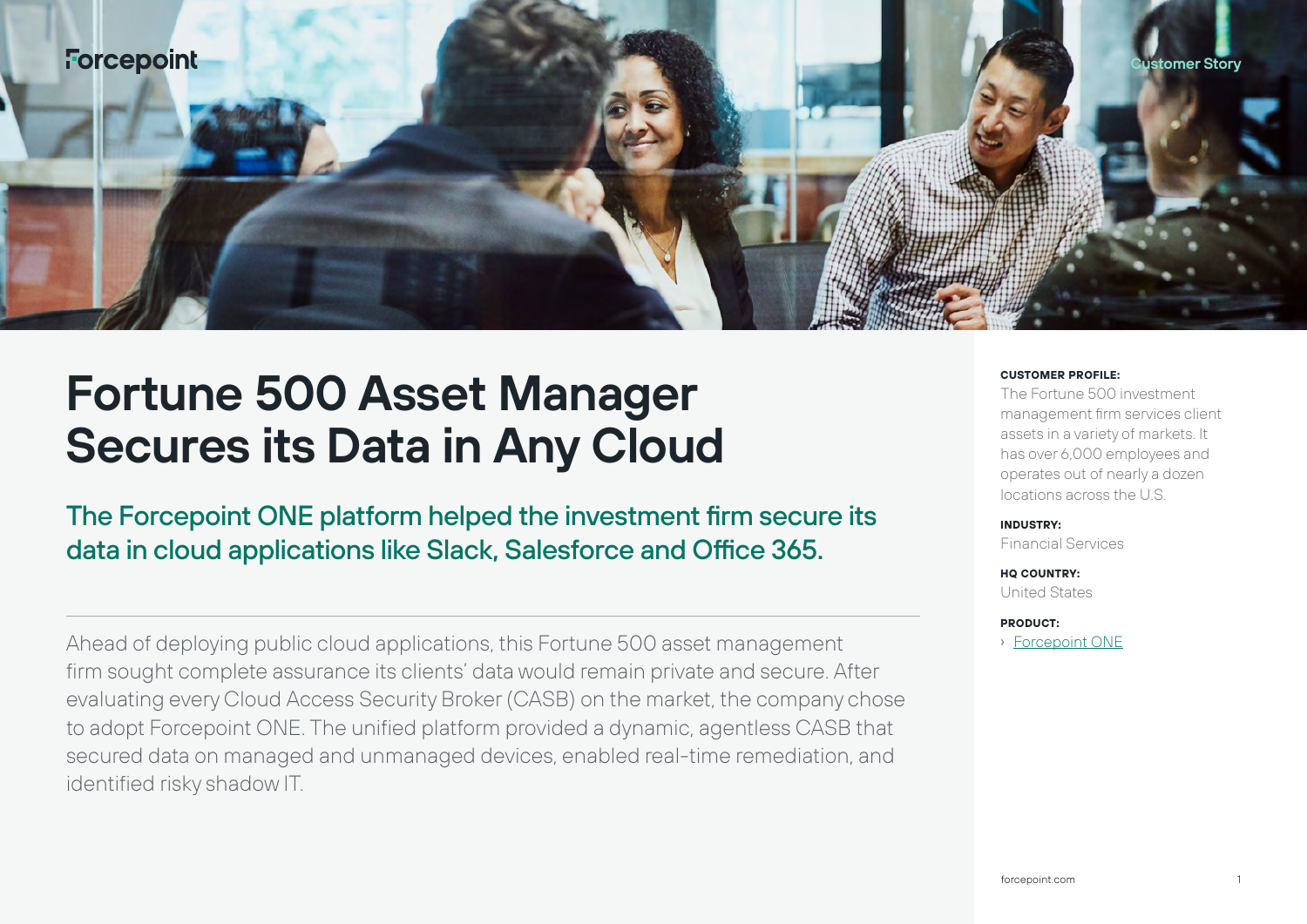# **Balancing Productivity with Data Security**

Trust is a concept this Fortune 500 investment management firm is acutely familiar with, as it supervises over \$250 billion in client assets. The high-income individuals and large organizations it counts among its clientele demands special care be taken to safeguard Personally Identifiable Information (PII) and Personally Identifiable Financial Information (PIFI).

As the business positioned itself to deploy Salesforce and Office 365, it sought the same level of confidence that the data flowing through these applications would remain secure.

"No matter how reputable the platform was or what type of security it provided, we wanted to tighten access and control inbound and outbound data flow," the CISO said.

The firm was set to deploy Salesforce and Microsoft's Office 365, but also had a range of public cloud applications to protect, such as Slack. In Office 365, it needed to govern the flow of sensitive information across the entire suite, with a focus on SharePoint and Yammer. In other tools, it required real-time detection and remediation of PII and PIFI via masking, blocking, or encryption.

# **Sampling Every CASB on the Market**

The firm's IT team spent considerable time evaluating the leading Cloud Access Security Brokers (CASBs) on the market and comparing their performance to the built-in security functionality of the cloud applications.

The Forcepoint ONE unified security platform was one of the options the investment company reviewed. The solution's agentless CASB provides secure access to public cloud applications like Salesforce, Office 365 and Slack. Because of its granular control over policies and threat protection, it quickly emerged as a top candidate.

Forcepoint ONE also offers Zero-Trust Network Access (ZTNA) for private apps and a Secure Web Gateway (SWG) to extend data protection policies to a user's browser, all without the need for an agent. Given the company's Bring Your Own Device (BYOD) policy, having these functionalities housed under one roof made sense.

"Keeping our future plans in mind, the single pane of glass view it gave us was a big motivational driver—normally, you'd need at least three different tools to achieve everything you can with Forcepoint ONE," the CISO said.



### **Challenges**

- Assure the security and privacy of client data on public cloud applications.
- Maintain visibility and control over data usage on managed and unmanaged devices.
- Detect and manage PII and PIFI usage across all cloud applications